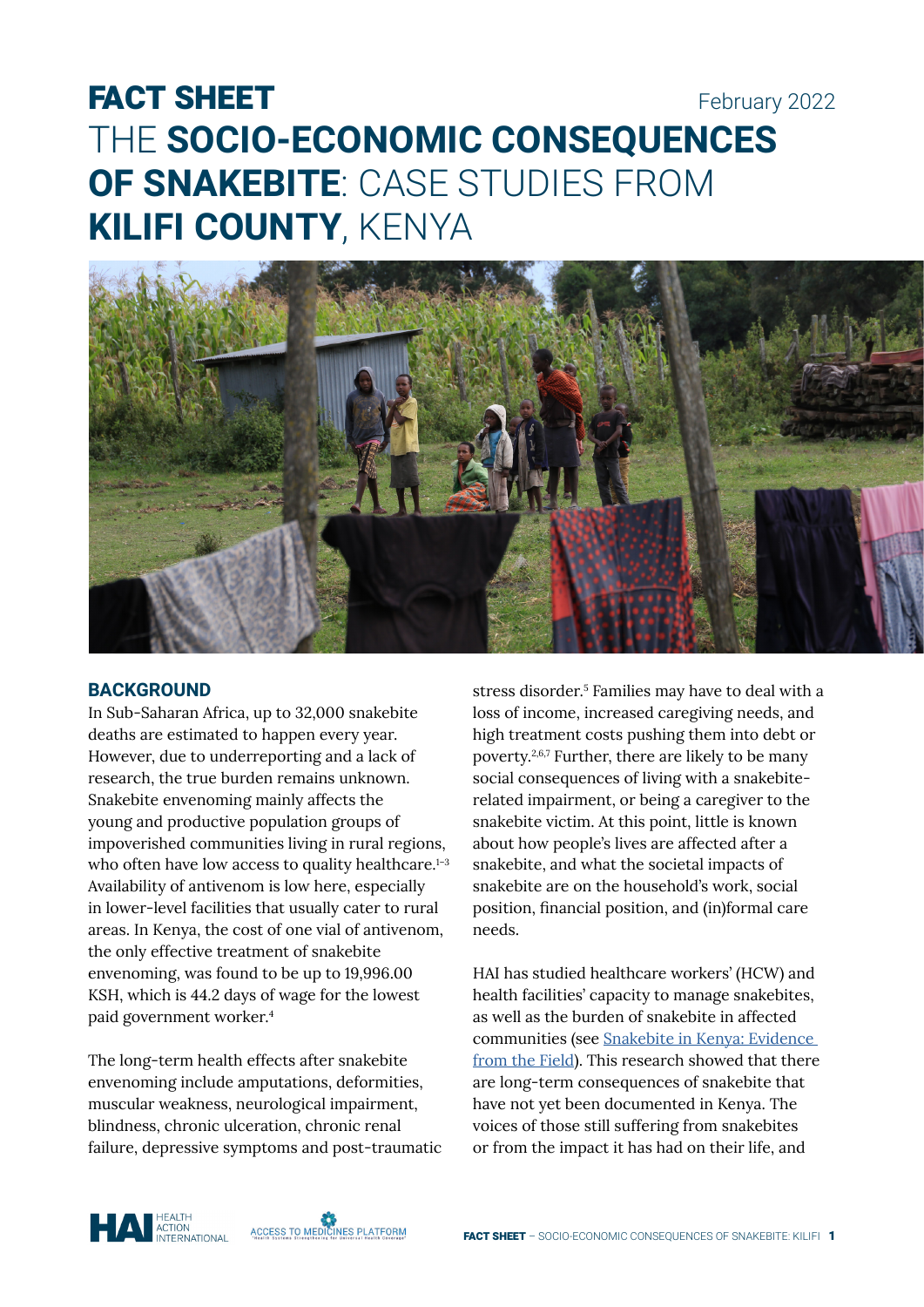their experiences need to be heard. This research therefore studied the acute and long-term socioeconomic consequences of snakebite in Kilifi County.

The Kilifi County government has made promising initial steps to reduce the burden of snakebite by allocating funding for snakebite community education and sensitisation. Further, HCW champions developed action plan priorities for Kilifi County at a HCW Training of Trainers workshop on snakebite care, management and treatment in February 2021. The findings and recommendations provide evidence on the lived experiences of snakebite victims to policy makers and inform further prioritisation of snakebite funding and resources to snakebite mitigation efforts.

## **METHODS**

In September 2021 ten interviews and six focus group discussions were held in Magarini sub-county, with both snakebite victims and caregivers of snakebite victims. A total of 44 community members (27 victims, 17 caregivers) participated. An interview guide was used for the semi-structured interviews, while a script was used for the focus group discussions. Questions were asked related to the snakebite event, its treatment and rehabilitation, and health outcomes, followed by questions on the long-term impact of the snakebite. These latter questions asked about changes in livelihood, financial, socio-cultural and caregiving because of the snakebite.

#### **RESULTS**

#### **Snakebite Event and Health-seeking Behaviour**

Snakebite victims who participated in this research were bitten while performing a variety of activities. Thirteen were walking outside at night when bitten, seven were farming, seven were in their homes, six were walking outside during the day, four were doing chores such as cutting firewood, sweeping, or carrying the garbage outside, three were grazing cattle, two of the victims were asleep when bitten, and one was doing construction work. One participant did not specifically mention the activity performed when bitten.

After their snakebite, victims used a combination of traditional first aid methods and formal healthcare. Four of the victims made use of only traditional healing. A few directly sought care at a health facility, while almost all victims tied-off the bitten area or put a black stone on the wound, both of which are traditional and ineffective first aid methods, after which they travelled to a health facility:

*"My brother was the one who encountered the snakebite. He was farming and the snake came and bit him on the left leg. He started screaming and we took him to a traditional doctor. The stone was placed on his wound but there was no difference. We later on took him to the hospital where the doctor said that we were already late because the poison had spread due to delay, so the leg had to be cut off." (FGD 4.2)*

One family member of a snakebite victim shared the difficulty they experienced finding antivenom, leading to the death of the snakebite victim:

*"My brother and I were herding goats and he was hunting some birds. ... He was so focussed with the birds that he did not bother checking where he was stepping. He then accidentally stepped on a snake and it bit him on the leg. ... I rushed home and called my parents since I couldn't locate the snake and he was too heavy for me to carry him alone back home. When we came back they helped me tie a rope around the wound and we rushed him to the hospital. At the hospital they only did first aid as we were told that there were no drugs to treat snakebites; [the antivenom] had to be transported from Malindi, and also for it to arrive in Malindi it had to come from Watamu. Unfortunately, due to the delay my brother passed away." (FGD 2.1)*

#### **Physical Consequences and Death**

For many of the victims, the snakebite impacted their physical abilities. Many experienced loss of strength, numbness, pain, deformities or itchiness in affected limbs, while some were also suffering due to amputation. In a few cases, family members shared details about the death of their family member after the snakebite.



ACCESS TO MEDICINES PLATFORM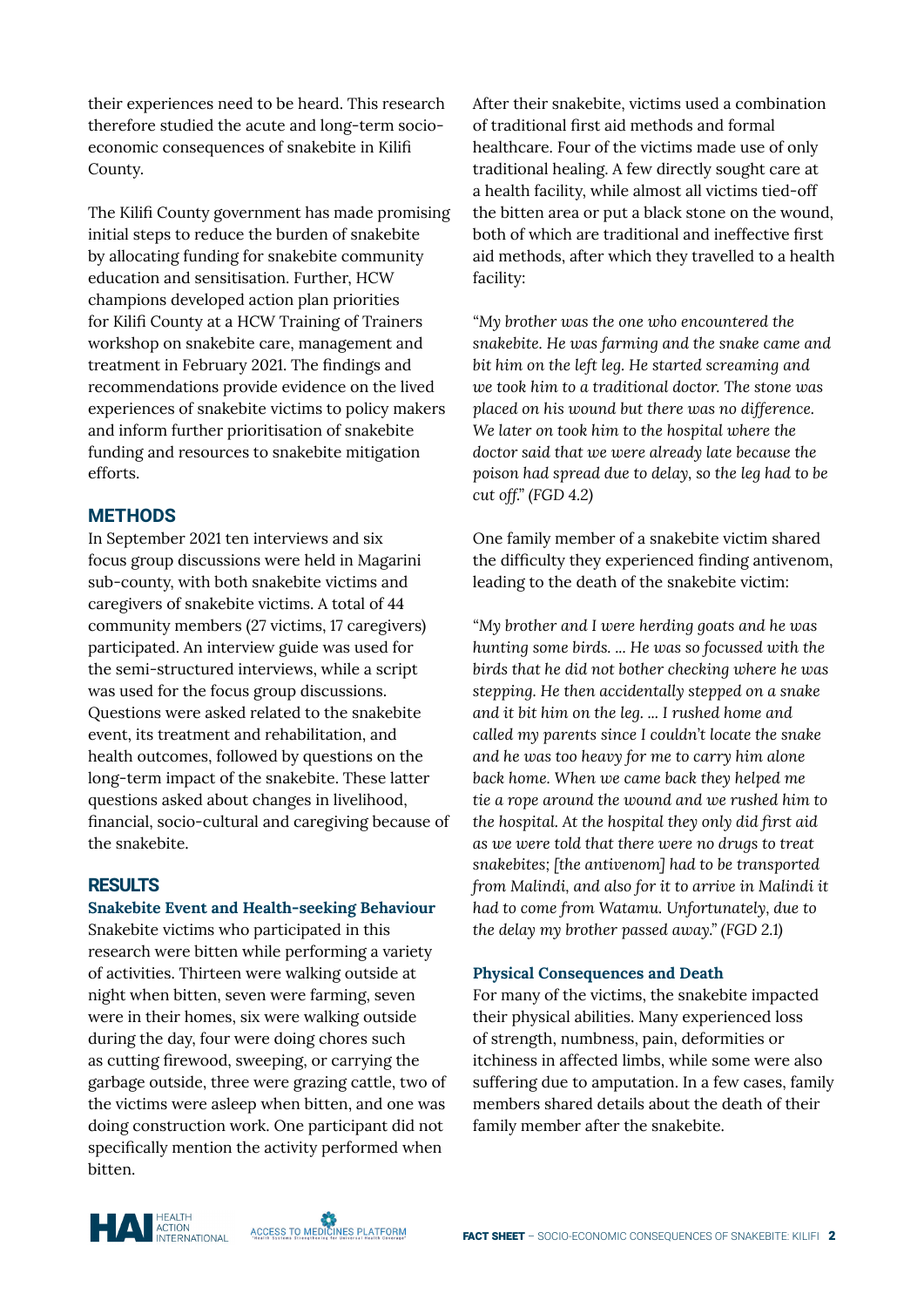As illustrated by one of the victims:

*"The incident happened to my grandfather who is a palm wine brewer. As he was preparing the palm wine for his customers, the snake was hiding behind the containers where he stored the palm wine in and it bit him. The people that were with him there took him home and called a traditional healer who helped him, but the following day at around noon, the wound had swollen, so we took him to the Magharini dispensary where he was injected and we were told to bring him home. After three days unfortunately my grandfather died as a result of the snakebite." (FGD 4.6)*

#### **Socio-economic Consequences**

Socio-economic consequences can be serious for snakebite victims and their families. Victims and their families can be hit particularly hard emotionally and economically. Not all participants experienced emotional distress as a consequence of the snakebite, but for those who did, it was due to their worry about full recovery, or being fearful of another snake attack and of snakes in general:

*"As sisters of a snakebite victim, none of us can go alone to the forest for firewood. We usually group ourselves into three or four and we don't go deep in the forest because of the fear of being bitten by a snake. We also fear walking in darkness." (FGD 2.4)*

Related to this, ten of the snakebite victims specifically indicated that the snakebite, and its physical consequences, have had a significant impact on their ability to work. They are no longer able to do the same work because they lack strength in the bitten limb, because they are in too much pain, or they get tired very easily. As one family member described:

*"But from time, it's like the wounded place didn't completely heal because at times the wound oozes black blood followed by a clear liquid like water. During such occasions, she stays home for a month and when the wound closes again she goes back to her normal duties." (FGD 5.3)*

Not only did the snakebite affect the victims' work, but family members were also affected. Multiple family members of snakebite victims shared how they had to stay home for a few weeks to take care of the victim, or that they had to change jobs to be closer to home to take care of the victim.

*"When the incident happened, I was a house help in town, but I had to go back home and do charcoal business so as to take care of my sister." (FGD 4.3)*

Moreover, and in line with the above, the snakebite also had a significant impact on the financial situation of some of the victims and their family because of the effect on their work. Worryingly, this could have a trickle-down effect on the education of children in the family. One participant, for example, shared the impact the snakebite had on their child's education:

*"For the one to two weeks that I stayed at home, my family suffered and my wife had to take responsibility for the things I used to take care of, which included paying school fees. It was not that easy. I remember my second born who was in standard 4 but then was sent home for school fees and she had to stay home until when I went back to work and paid her school fees." (FGD 5.1)* 

Others also shared how they had to sell animals or take out a loan to pay the treatment costs, which they were still paying off at the time of the interview. One participant illustrated how the snakebite is still impacting them financially:

*"It was a difficult time, we had no money but our neighbours were able to lend us money, and we had to sell goats to pay off the debts, plus the transportation to and from the hospital was very expensive, we had to look for ways to pay the rider who took us to the hospital." (FGD 6.2)*

This illustrates how detrimental catastrophic healthcare expenditure can be on the long-term financial situation of the family.

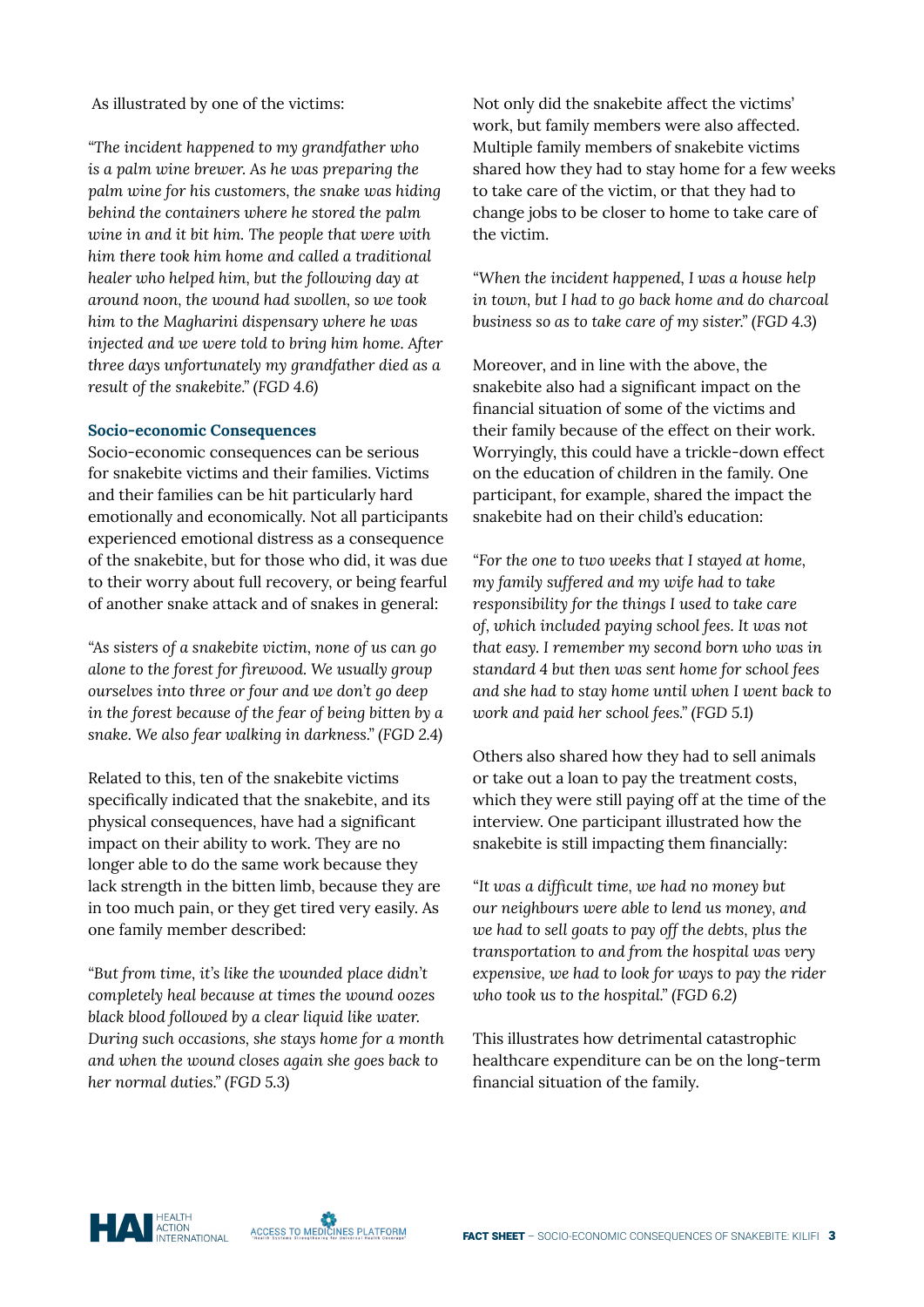When participants were asked about support and acceptance by their respective communities, almost all of them described positive experiences. They did not feel isolated or like they were no longer accepted by their family and friends. They described how community members came to visit them, helped them out with chores, provided food, and sometimes helped with paying hospital bills:

*"They [community members] visited me a lot. First my friends who we work with always came, some would also bring me food saying 'let me go and see my friend to see how you're faring', until I went back to our work station." (FGD 1.3)*

However, in some cases victims and their families did not receive support or help from the community:

*"We would have wished to be helped but the community did not help at all." (FGD 2.6)*

#### **Government Support Needs**

Many of the participants believed that the government could provide more support to snakebite victims. Things they would like to see from the government in terms of support included compensation for the victims and supporting victims in paying hospital bills. As one participant described:

*"For my brother, I think he really needs help, maybe from the government, because his leg at times hurt so much and we as the family are the ones who incur costs at the hospital and take care of him." (FGD 4.2).* 

They also urged that the government should ensure availability of antivenom at health facilities

close by, as having to go from facility to facility causes delays in treatment, which might lead to more serious health outcomes or even the death of the snakebite victim. Participants also raised the issue of bad roads, which make it difficult to reach health facilities quickly:

*"What can be done for now is to first ensure that the medicines for snakebite treatment are available. Sometimes these medicines go out of stock in these public facilities, and I must admit that I was lucky because I remember my uncle got bitten by a snake but there were no medicines here at Gongoni hospital. So, he was just given painkillers and was transferred to Malindi using the ambulance. And even while in Malindi after explaining to them the type of snake that had bitten him, they had to call another man who was in Watamu who had the medicines. After paying for the medicine to be released, that was when he was injected, on the second day. Imagine staying for 24 hours without the right treatment… He ended up staying there for two weeks before he became well." (FGD 5.1)*

Finally, participants also believed in the need for educating communities about snakes, snakebites, first-aid methods, and effective health-seeking behaviour:

*"I would like for the people in our communities to be sensitised such that if there is a snakebite victim they know where they should immediately rush them to, such that they stop taking victims to places where they would not get proper treatment. Most of us take the snakebite victims to the witchdoctors and pastors instead of directly taking them to hospital for treatment. Then when the situation worsens is when we take them to the hospital." (FGD 1.4)*

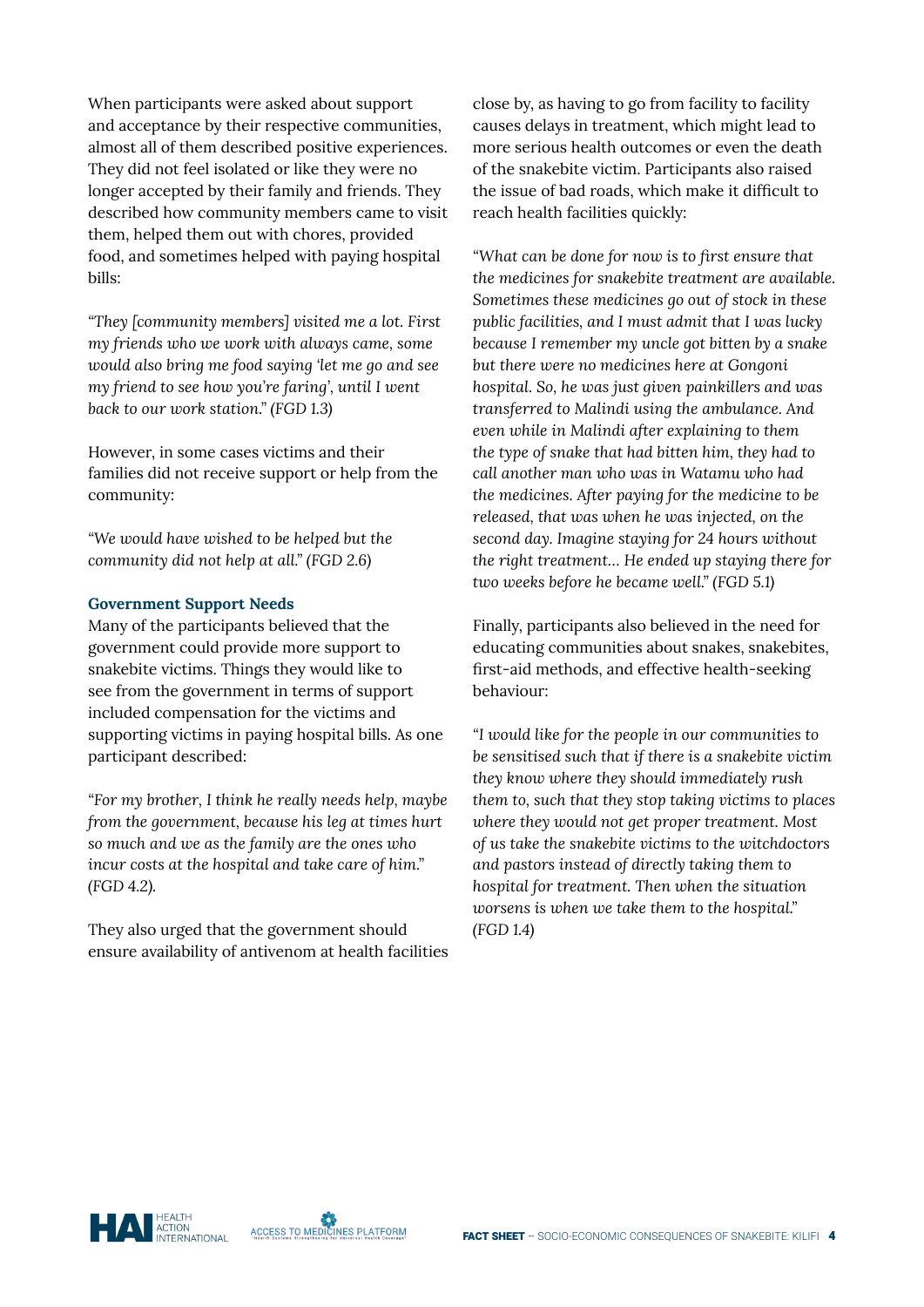# **SNAKEBITE CASES, TREATMENT AND HEALTH-SEEKING BEHAVIOUR**

We found that snakebite victims were often bitten while performing a variety of activities in different settings; that a combination of traditional first aid methods and formal health services was often used; and lengthy journeys to several health facilities were undertaken to find the emergency treatment and care required.

- Strengthen the capacity of HCWs in snakebite management care and treatment, including community health volunteers, by undertaking frequent trainings, training of trainers and education sessions.
- Disseminate the national management guidelines on care, management and treatment of snakebites among HCWs through the above trainings.
- Train and sensitise a range of first responders, including traditional healers, community leaders and community health volunteers in snakebite prevention, first aid, treatment and referral pathways to improve timely health services and reduce complications and specialised care.
- Hold frequent community engagement meetings in order to bridge the gap between community and health system responses and disseminate both new and existing educational tools at these meetings to increase community awareness, health-seeking behaviours and first aid.

# **SOCIO-ECONOMIC AND PHYSICAL CONSEQUENCES**

Our research found that many victims suffered from a range of debilitating disabilities due to the snakebite and experienced permanent social and economic consequences, such as lasting emotional distress, permanent working limitations, and financial hardship. Yet, support and acceptance among the community for snakebite victims were often high.

- Incorporate snakebite-related injuries and impairments within established clinical rehabilitation services.
- Ensure that snakebite victims are exempt from any out-of-pocket payments and expenses to reduce the chances of poverty and economic hardship.
- Partner with civil society organisations and community leaders to undertake further qualitative research to understand better the physical, societal, and economic impacts on snakebite victims and their families.
- Request county health officials to engage in advocacy to ensure all eligible snakebite victims receive financial support through the human-wildlife compensation scheme following the Kenyan Government's announcement to reinstate snakebite into the support package in 2021.
- Ensure budget allocation to snakebite interventions by the County Government for implementation of all abovementioned recommendations.